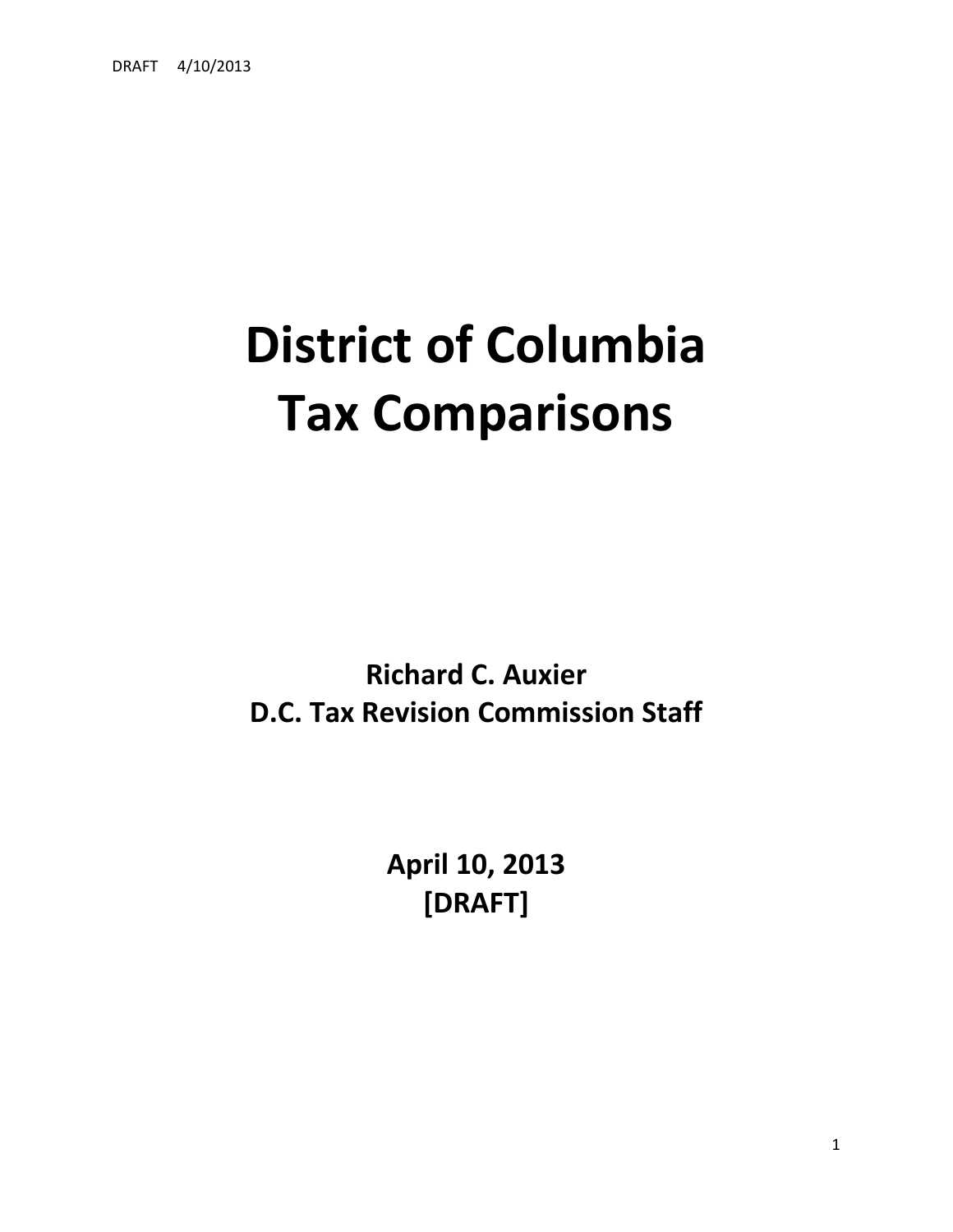# **Table of Contents**

# Page

**Appendix: [See Attachments]**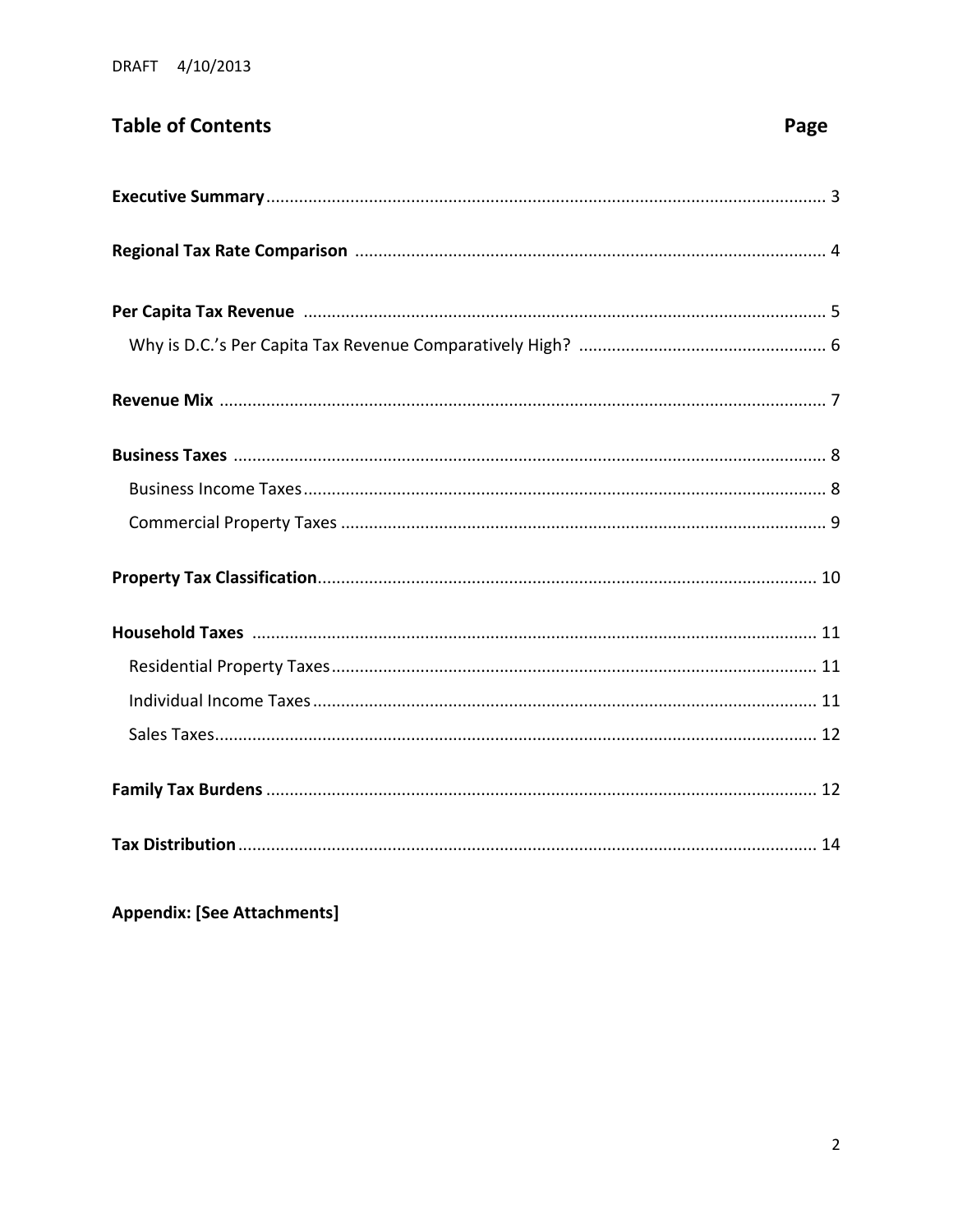#### **Executive Summary**

This paper compares the District of Columbia's tax system with other jurisdictions across the nation with an emphasis on jurisdictions in the Washington metro region. Since D.C. collects both state and local taxes, the paper analyzes the *combined* state and local taxes of jurisdictions. The paper will analyze and compare the following aspects of the D.C. tax system: per capita tax revenue; revenue mix; business taxes; household taxes; family tax burdens; and tax distribution.

The highlights of D.C.'s tax system:

#### **Per capita tax revenue is high when compared with states.**

D.C. collects more per capita tax revenue than all but one other state. This reflects D.C.'s comparatively rich tax base and high effective tax rates. But this comparison is somewhat misleading as D.C's profile differs from all other states. D.C. is 100% urban, and urban areas typically have richer tax bases and higher effective tax rates than rural areas. Unfortunately, combined state and local tax data are available for comparison only for states, not localities.

#### **Business income and commercial property tax rates are comparatively high for the region.**

D.C.'s corporate income tax rate is the third highest in the U.S. and higher than the rate in both Maryland and Virginia. And while a national study recently found that D.C.'s effective commercial property tax rate is average for a large city, D.C.'s statutory rate is higher than the rate in all of the neighboring jurisdictions of Maryland and Virginia.

#### **Household taxes are average for a large city and the lowest in the Washington metro region.**

A hypothetical family's tax burden in D.C.—at low, middle and high levels of income—is close to the national average for families residing in large cities. Furthermore, most D.C. families would have a higher tax burden if they moved to a neighboring jurisdiction in Maryland or Virginia. This is because residential property taxes in D.C. are the lowest in the region.

#### **The overall tax distribution is relatively flat.**

In contrast with the regressive taxes of most state and local tax systems, D.C. has a "close-to-flat" tax system. But while low-income residents pay a comparatively small share of their income in D.C. taxes (6.6%), middle-income residents pay a higher share of income (11%) than any other income group in D.C. taxes.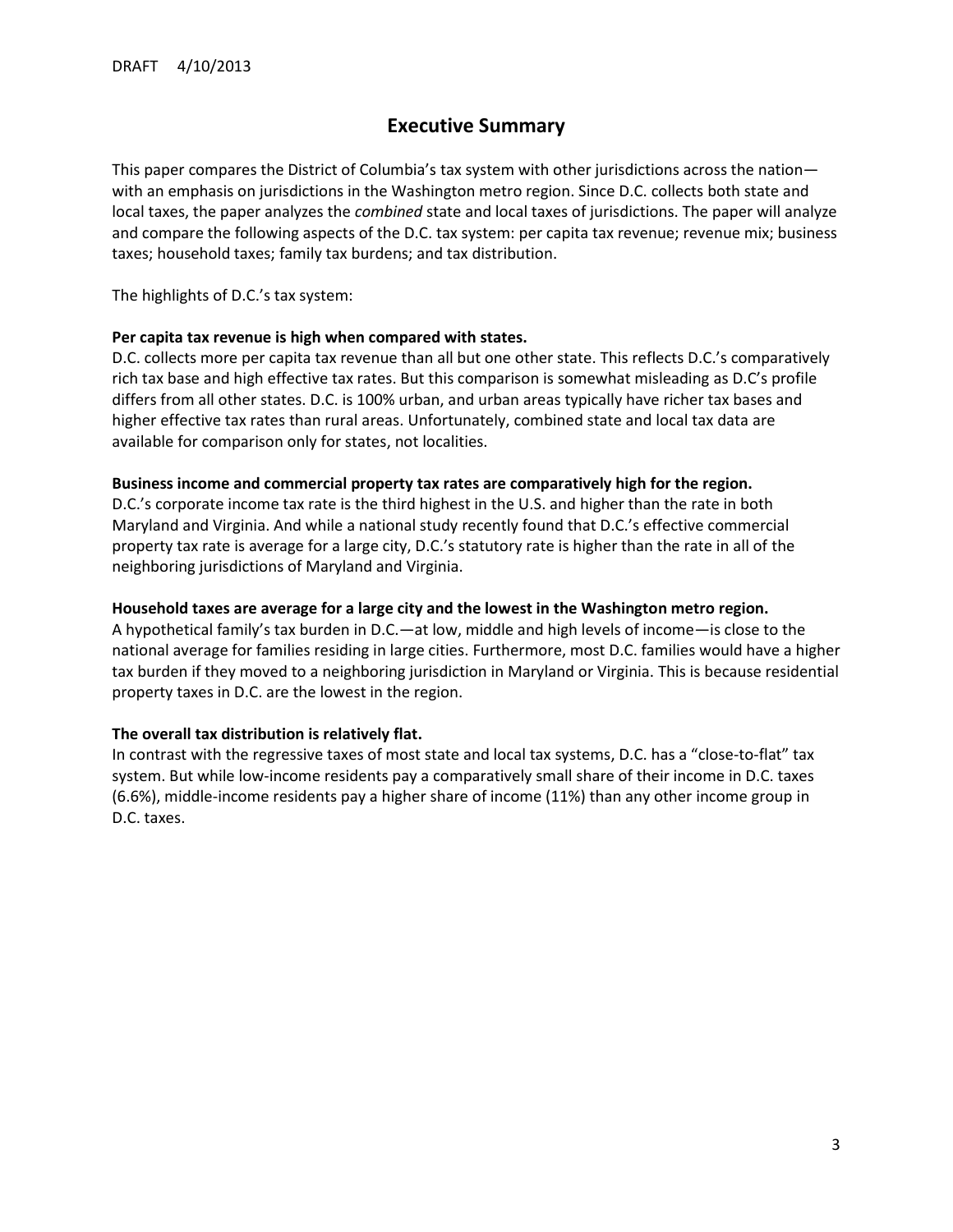l

| <b>REGIONAL TAX RATE COMPARISONS</b>         |           |                 |                 |  |  |  |
|----------------------------------------------|-----------|-----------------|-----------------|--|--|--|
|                                              | D.C.      | <b>MARYLAND</b> | <b>VIRGINIA</b> |  |  |  |
| Top Individual Income<br><b>Tax Rate</b>     | 8.95%     | 5.75%           | 5.75%           |  |  |  |
| Top Income<br><b>Tax Bracket</b>             | \$350,000 | $$300,000^1$    | \$17,000        |  |  |  |
| County Income<br><b>Tax Rate</b>             |           | $3.2\%^{2}$     | 0%              |  |  |  |
| Corporate Income<br><b>Tax Rate</b>          | 9.975%    | 8.25%           | 6%              |  |  |  |
| <b>Retail Sales</b><br>Tax Rate <sup>3</sup> | 6%        | 6%              | $6\%^{4}$       |  |  |  |

|                   |             | RESIDENTIAL PROPERTY TAX RATE COMPARISONS <sup>51</sup> |                                      |                                   |                                 |
|-------------------|-------------|---------------------------------------------------------|--------------------------------------|-----------------------------------|---------------------------------|
|                   | <b>D.C.</b> | <b>MONTGOMERY</b><br><b>COUNTY</b>                      | <b>PR. GEORGE'S</b><br><b>COUNTY</b> | <b>ARLINGTON</b><br><b>COUNTY</b> | <b>FAIRFAX</b><br><b>COUNTY</b> |
| Rate per<br>\$100 | \$0.85      | \$1.068-1.641                                           | \$1.431-2.921                        | \$0.958                           | \$1.096-1.213                   |

| <b>COMMERCIAL PROPERTY TAX RATE COMPARISONS</b> <sup>6</sup> |                           |                 |                                |                   |                |               |               |  |
|--------------------------------------------------------------|---------------------------|-----------------|--------------------------------|-------------------|----------------|---------------|---------------|--|
|                                                              | D.C.                      | <b>BETHESDA</b> | <b>SILVER</b><br><b>SPRING</b> | <b>ALEXANDRIA</b> | <b>ROSSYLN</b> | <b>TYSONS</b> | <b>RESTON</b> |  |
| Rate per<br>\$100                                            | $$1.65/1.85$ <sup>7</sup> | \$1.224         | \$1.429                        | \$1.026           | \$1.008        | \$1.095       | \$1.095       |  |
| Total<br>Commercial<br>Tax Rate <sup>8</sup>                 | \$1.882                   | \$1.269         | \$1.474                        | \$1.053           | \$1.224        | \$1.55        | \$1.487       |  |

 $1$  Maryland has both joint and separate filing status. This is the top bracket for taxpayers filing jointly. Taxpayers filing as single

pay the top tax rate on income over \$250,000.<br><sup>2</sup> County income tax rate for Montgomery County and Prince George's County. The tax rate is lower in other Maryland counties.

 $3$  This is the rate for most goods and some services. D.C. has different rates, for example, on restaurant meals (10%), transient

accommodations (14.5%) and private parking (18%)<br><sup>4</sup> This is the sales tax rate in Northern Virginia beginning July 1, 2013. On that date the Virginia state sales tax rate will increase from 5% to 5.3%. The jurisdictions of Northern Virginia will also add an additional 0.7%.

<sup>&</sup>lt;sup>5</sup> Residential property tax rates compiled by D.C. Fiscal Policy Institute in, "Revenue: Where D.C Gets Its Money," Feb. 7, 2013.  $^6$  Maryland and Virginia rates were compiled by DowntownDC Business Improvement District, March 2013.

<sup>&</sup>lt;sup>7</sup> The commercial property tax rate in D.C. is split: the first \$3 million of assessed value is taxed at \$1.65 per \$100 and every dollar above that threshold is taxed at \$1.85 per \$100.

 $^8$  Calculations by DowntownDC Business Improvement District. Estimate includes: Business Improvement tax; Stormwater tax; County Transportation tax; Silver Line Special Assessment tax and Tysons Service District Tax.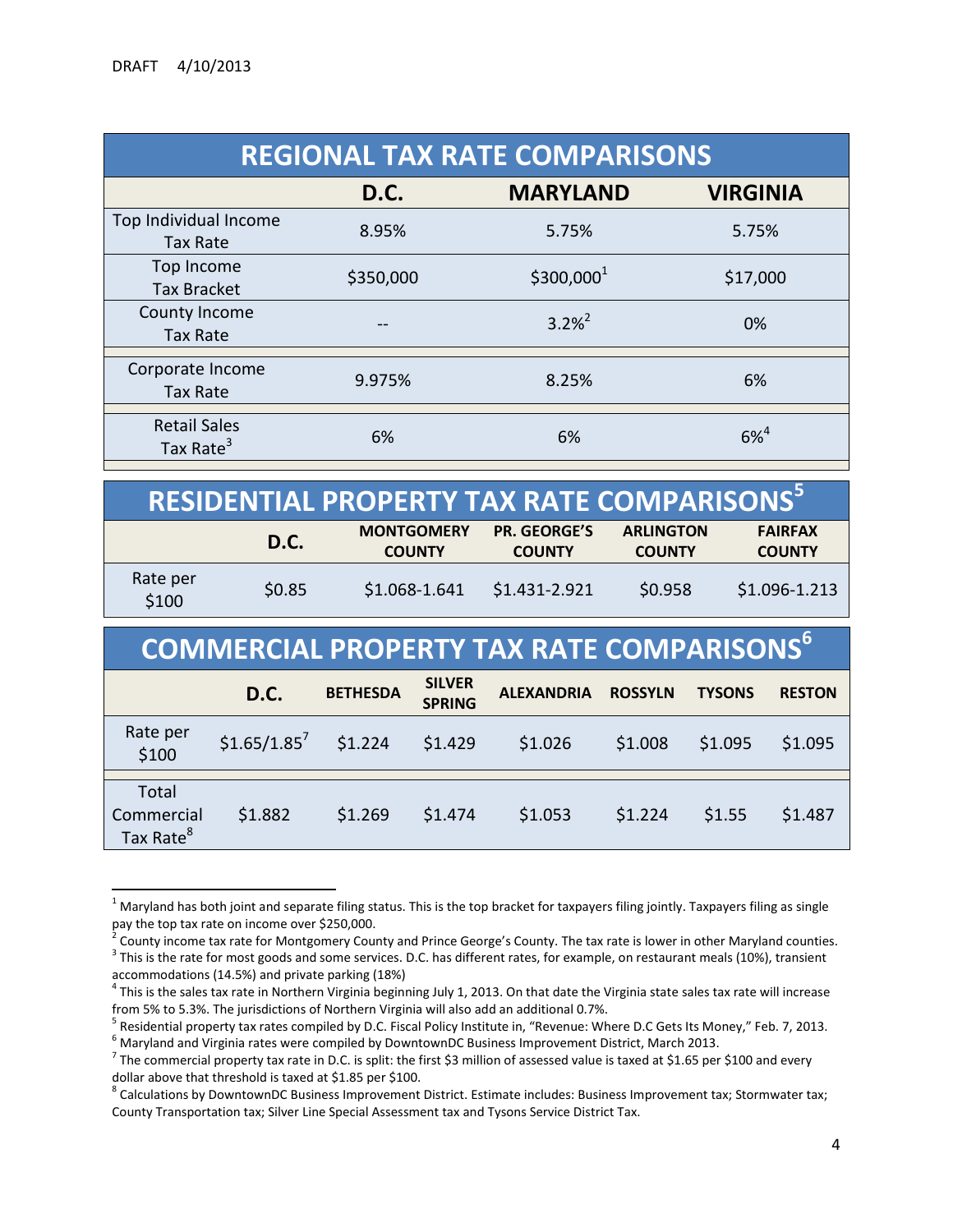## **D.C. Collects a High Level of Tax Revenue Compared With Other States**

There are two traditional ways to measure and compare the size of a state's combined state and local tax revenue: per capita and as a percentage of personal income.<sup>9</sup> Both measurements suggest that the District collects a high amount of tax revenue when compared with other states.

|                             | <b>Per Capita</b> | <b>Percentage of Personal Income</b> |
|-----------------------------|-------------------|--------------------------------------|
| <b>District of Columbia</b> | \$8,315(2)        | 11.7% (8)                            |
| Maryland                    | \$4,851(9)        | 10.0% (27)                           |
| Virginia                    | \$3,885(25)       | $8.8\%$ (44)                         |
| <b>U.S. Average</b>         | \$4,105           | 10.3%                                |
|                             |                   |                                      |

#### **Table 1: Comparison of Total State & Local Tax Revenue**

Source: Census Bureau, FY 2010 Note: State rank is in parentheses.

The District collected \$8,315 in per capita tax revenue in fiscal year (FY) 2010.<sup>10</sup> That per capita total was greater than all but one other state's combined state and local per capita tax revenue that year and well above the national average (\$4,105). Maryland's per capita tax revenue was \$4,851, above the national average and the ninth highest total in the country. Virginia's per capita total (\$3,885) was below the national average and the  $25<sup>th</sup>$  highest total among the states.

The District also collected a relatively large amount of per capita tax revenue from each individual tax in FY 2010. D.C. collected more per capita property tax revenue (\$3,073) than any other state and twice the national average (\$1,428). D.C.'s per capita tax revenue from general sales taxes (\$1,422), selective sales taxes (\$826), individual income taxes (\$1,830) and corporate income taxes (\$139) were all well above the national average in that year as well. For each individual tax cited above, the Districts' per capita tax revenue is one of the five highest totals among the states.

Measured as a percentage of personal income, the District's tax revenues—both in total and for individual taxes—are also comparatively high when compared with the combined state and local tax revenues of other states.<sup>11</sup>

 $\overline{\phantom{a}}$ 

 $^9$  Both measurements come from the Census Bureau and data were collected from the Tax Policy Center's website.

 $10$  This is the most recent year that comparison data are available from the Census.

 $11$  In FY 2010 D.C.'s tax revenues were 11.7% of personal income. This percentage was above the national average (10.3%) and higher than the percentage in all but seven states. Maryland's tax revenue as a percentage of personal income (10%) was below the national average and in the middle of all states while Virginia's percentage (8.8%) was one of the lowest in the nation. The District's tax revenues are closer to those of other states when measured as a percentage of personal income. For example, while D.C. per capita property tax revenues were the highest in the country, as a percentage of personal income (4.3%) they were closer to the national average (3.6%) and smaller than the property tax revenues of 10 other states. Corporate income taxes as a percentage of personal income (0.8%) in D.C. were higher than in all but three other states, though.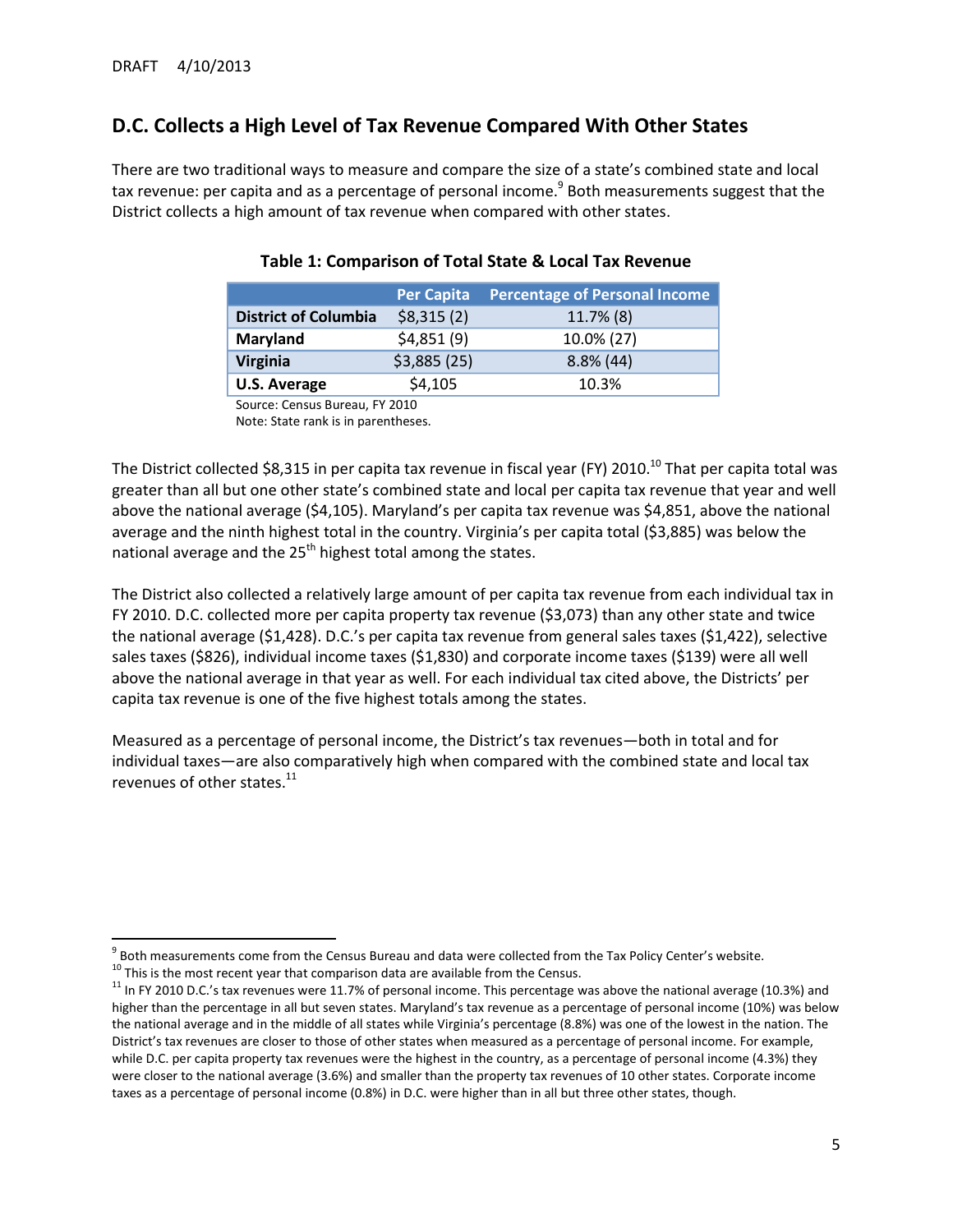$\overline{\phantom{a}}$ 

#### **Why is D.C.'s Per Capita Tax Revenue Comparatively High?**

The District's comparatively high per capita tax revenue ultimately reflects D.C's relatively rich tax base—high per capita income, high property values and high levels of consumption by tourists and commuters—and effective tax rates that are above the national average.<sup>12</sup> But while per capita tax revenue is an often cited comparison, it is important to understand what this number actually tells us.

First, a state's per capita tax revenue is not a direct measure of a resident's tax burden. When the Census calculates per capita tax revenue it analyzes all taxes levied by states and localities—on both individuals and businesses. For example, the state with the highest per capita tax revenue in FY 2010 was Alaska. But Alaska, a state without an income or sales tax, imposes a very low tax burden on its residents. Instead, it gets most of its tax revenue<sup>13</sup> from severance taxes, taxes imposed for the extraction of natural resources. While D.C. does not have an abundance of natural resources it does have a lot of business activity, and nearly half of D.C.'s tax revenue come from business taxes.<sup>14</sup> This is in part how D.C. can simultaneously have high per capita tax revenue and a comparatively low tax burden for its residents.

Furthermore, comparing D.C.'s per capita tax revenue to other states can be misleading because D.C. has the profile of a city, not a state. An urban area typically has a richer tax base and higher effective tax rates than a rural community. And while D.C.'s population is 100% urban, a typical state is only 80.7% urban. Therefore, all other states have a per capita tax revenue statistics totaled across both urban and rural areas. Thus, for comparison, Pennsylvania's per capita tax revenue is determined by averaging the tax bases and effective tax rates across the state, including Philadelphia, Harrisburg and rural areas throughout the state. Unfortunately, there are no data on just Philadelphia's state and local tax per capita revenue (or any other locality) to compare.

|                             | <b>Urban Population</b> |              | <b>Poverty Rate</b> Per Capita Personal Income |
|-----------------------------|-------------------------|--------------|------------------------------------------------|
| <b>District of Columbia</b> | $100\%$ (1)             | $19.9\%$ (3) | \$71,044(1)                                    |
| Maryland                    | 87.2% (15)              | $9.3\%$ (50) | \$49,025(5)                                    |
| <b>Virginia</b>             | 75.4% (24)              | 11.4% (41)   | \$44,762(8)                                    |
| <b>U.S. Average</b>         | 80.7%                   | 15%          | \$40,584                                       |

#### **Table 2: Comparison of Populations**

Source: Census Bureau -- Urban Population and Personal Income 2010, Poverty Rate 2011 Note: State rank in parentheses.

<sup>&</sup>lt;sup>12</sup> Yilmaz, Yesim and Robert Zahradnik, "Measuring the Fiscal Capacity of the District of Columbia—a comparison of revenue raising capacity and expenditure need Fiscal Year 2005," (October 2008). The study analyzed data from 2005.

<sup>&</sup>lt;sup>13</sup> O'Sullivan, Sheila, Lynly Lumibao, Russell Pustejovsky, Tiffany Hill and Jesse Willhide, "State Government Tax Collections Summary Report: 2012," U.S. Census Bureau (April 11, 2013).

<sup>&</sup>lt;sup>14</sup> Calculations by Norton Francis for FY 2012. This data are available in a companion D.C. Tax Revision Commission paper: "Business Franchise Taxes in the District of Columbia."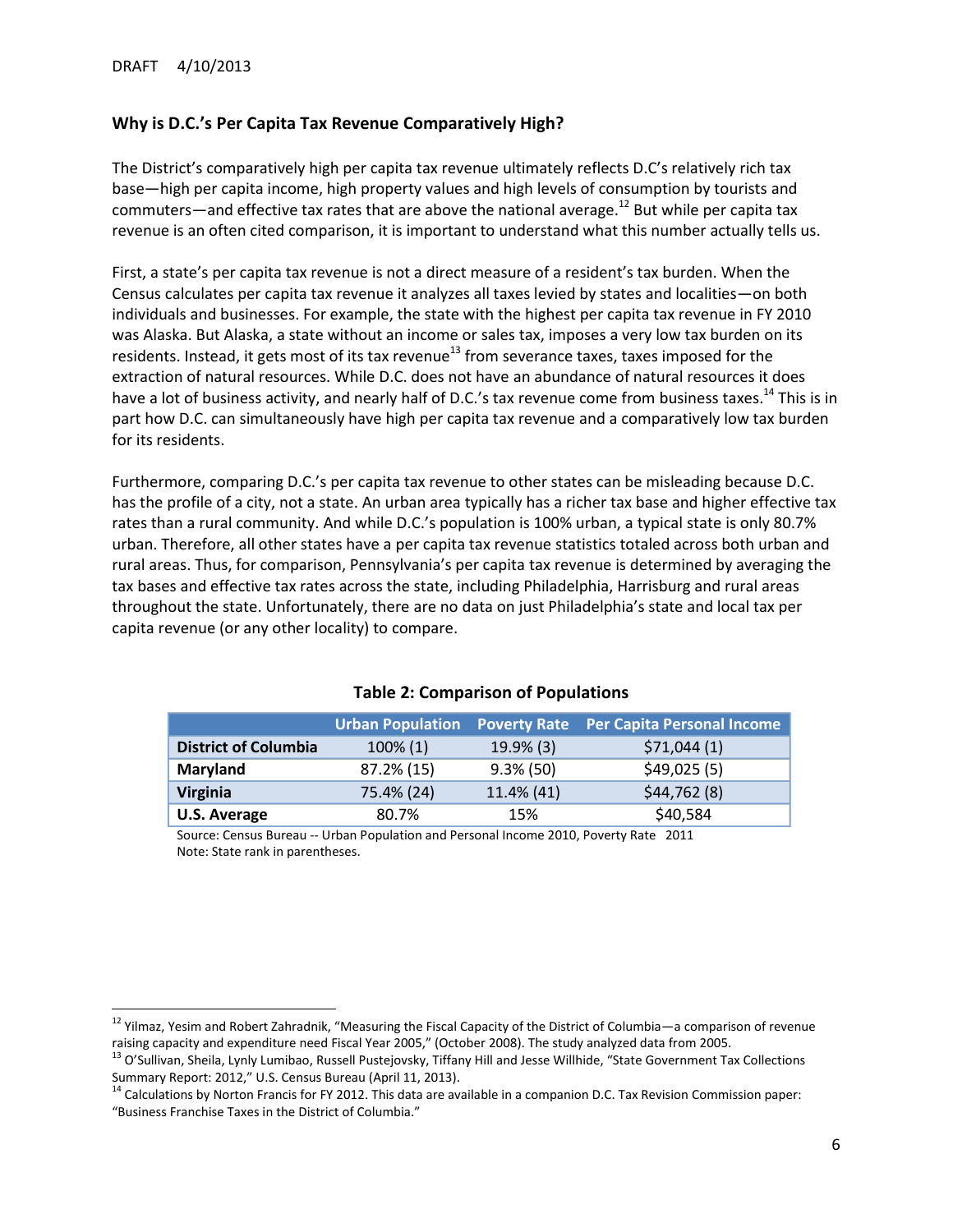#### **D.C.'s Revenue Mix**

In FY 2010, 48.7% of D.C.'s general revenue came from taxes.<sup>15</sup> That percentage was close to the national average for taxes as a percentage of state and local general revenue (50.7%). State and local taxes were a larger percentage of general revnue in both Maryland (57.5%) and Virginia (53.1%) than in D.C. that year.

Among D.C.'s individual taxes, property taxes accounted for the largest share, contributing 18% of general revenue.<sup>16</sup> That was roughly equal to the national average for state and local property taxes as a percentage of general revenue (17.7%) and close to the percentages in Maryland (17.3%) and Virginia (19.1%).

#### **Figure 1: Distribution of D.C. General Revenue**



Individual income taxes provided 10.7% of D.C. general revenues in FY 2010. That percentage was close to the national average (10.4%) but well below the contribution of state and local income taxes to general revenue in

Maryland (20.5%) and Virginia (14.7%).

The revenue contribution of corporate income taxes in the District (3.2%) was relatively high in FY 2010. The national average for corporate income taxes was 1.7% and in only three states (New Hampshire, Alaska and New York) was the percentage higher. Corporate income taxes were a lower

 $\overline{\phantom{a}}$ 

# **Table 3: Percentage Distribution of State & Local General Revenue**

|                          | <b>D.C.</b> | <b>MD</b> | <b>VA</b> | U.S   | <b>D.C. Rank</b> |
|--------------------------|-------------|-----------|-----------|-------|------------------|
| Intergovernmental        | 38.0%       | 23.6%     | 18.5%     | 24.9% | 1                |
| <b>Own-Source Total</b>  | 62.0%       | 76.4%     | 81.5%     | 75.1% | 51               |
| <b>Taxes Total</b>       | 48.7%       | 57.5%     | 53.1%     | 50.7% | 24               |
| <b>Property</b>          | 18.0%       | 17.3%     | 19.1%     | 17.7% | 19               |
| <b>General Sales</b>     | 8.3%        | 7.7%      | 7.8%      | 11.4% | 40               |
| <b>Selective Sales</b>   | 4.8%        | 6.3%      | 6.3%      | 5.8%  | 37               |
| <b>Individual Income</b> | 10.7%       | 20.5%     | 14.7%     | 10.4% | 22               |
| <b>Corporate Income</b>  | 3.2%        | 1.8%      | 1.3%      | 1.7%  | 4                |
| <b>Other</b>             | 3.6%        | 3.9%      | 3.8%      | 3.7%  | 23               |
| <b>Charges</b>           | 4.9%        | 12.5%     | 19.2%     | 16.4% | 51               |
| <b>All Other Revenue</b> | 8.4%        | 6.3%      | 9.3%      | 8.0%  | 23               |

Source: Census, FY 2010

<sup>&</sup>lt;sup>15</sup> All data in this section comes from the Census Bureau and were collected from the Tax Policy Center's website.

<sup>&</sup>lt;sup>16</sup> According to the D.C. Office of Revenue Analysis, as a percentage of just own source revenue in FY 2011, property taxes accounted for 27.3%, individual income taxes provided 20.6% and sales taxes contributed 16.1%.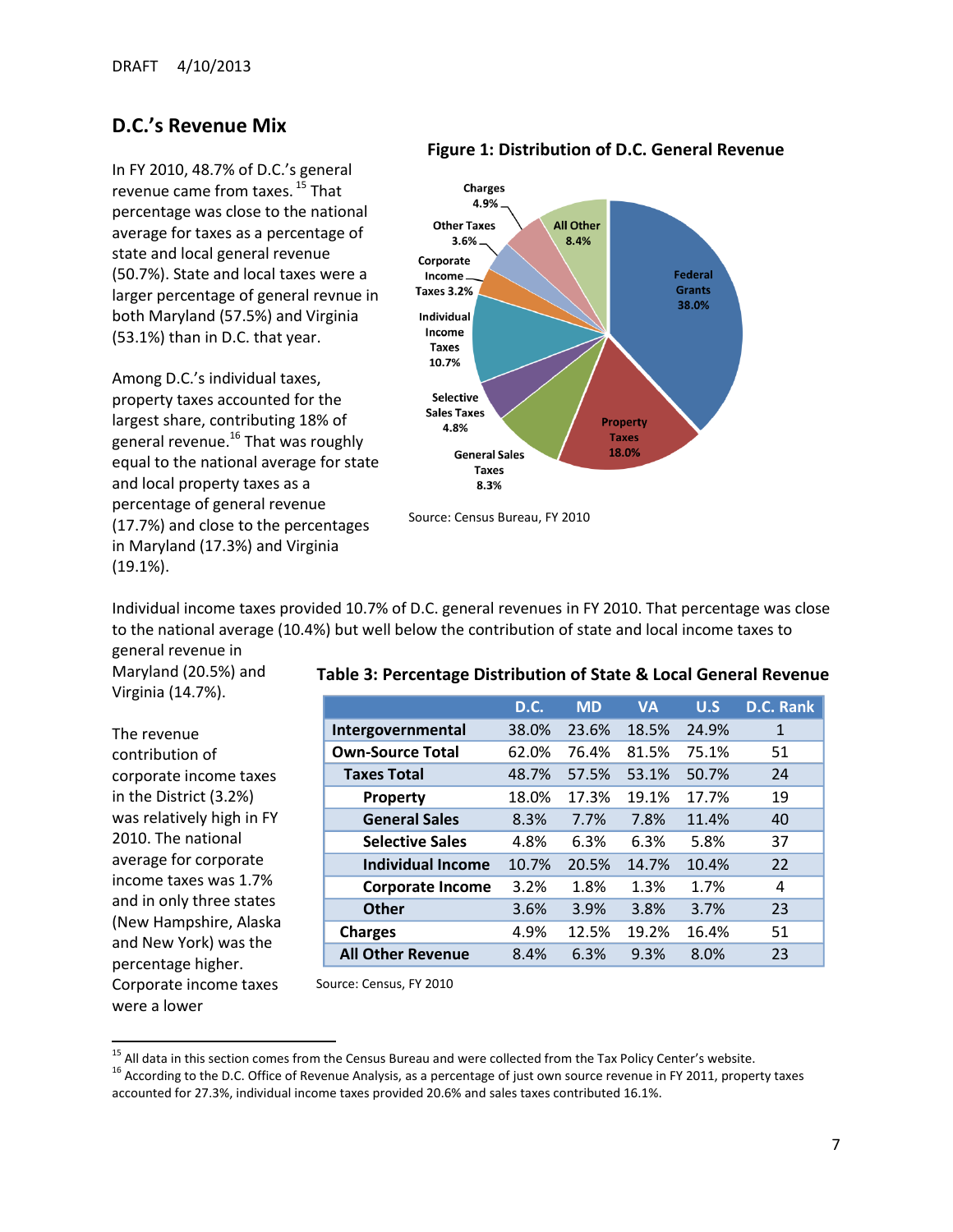percentage of general revenue in Maryland (1.8%) and Virginia (1.3%) than in D.C.

General sales (8.3%) and selective sales (4.8%) taxes contributed less to D.C. general revenue than the national average for such taxes (11.4% and 5.8%). Compared with Maryland and Virginia, D.C.'s general revenue was comprised of slightly more general sales tax revenue but slightly less selective sales tax revenue.

D.C. also collected 38% of its general revenue from federal grants; a reflection of both the city's status as the nation's capital and matching agreements between the District and the federal government for entitlement programs such as Medicaid. D.C.'s share of general revenue from federal grants is above the national average (24.9%), but many other states received comparable percentages in FY 2010. Five states received a third or more of their general revenue from federal grants and two states (Mississippi and New Mexico) receive nearly the same percentage as D.C. Maryland's percentage of general revenue from federal grants (23.6%) is roughly the same as the national average while Virginia's percentage (18.5%) is the second-lowest of any state.

D.C.'s remaing general revenue comes from charges<sup>17</sup> and what the Census labels "other" sources.  $^{18}$ Notably, charges account for just 4.9% of D.C. general revenue, well below the national average (16.4%) and the lowest percentage of any state.

#### **Business Tax Comparisons**

#### **Business Income Tax Rates**

 $\overline{\phantom{a}}$ 

The corporate income tax rate<sup>19</sup> in D.C. is 9.975%; higher than the rate in Maryland (8.25%) and Virginia (6%) and higher than the top rate in all but two other states: Pennsylvania (9.99%) and Iowa (12%). Four states do not have a corporate income tax or a gross receipts tax.

The District also imposes an unincorporated business franchise tax on unincorporated businesses with gross income over \$12,000. This tax is levied on all businesses operating in the District regardless of whether the business owners reside in D.C. Most states collect these taxes via the income tax but D.C. is prevented from taxing non-resident income. Businesses where 80% or more of gross income comes from personal services, such as doctors and lawyers, are exempt from unincorporated business franchise taxes.

Taxpayers subject to corporate income taxes or unincorporated business franchise taxes also pay a baseball gross receipts tax if they derived at least \$5 million in annual D.C. gross receipts. The ballpark fee is \$5,500 for business with \$5 million to \$8 million in gross receipts, \$10,800 for business with \$8 million to \$12 million, \$14,000 for business with \$12 million to \$16 million, and \$16,500 for business with gross receipts over \$16 million.

 $18$  The District collected 8.4% of its general revenue from these "other" sources. This is largely the result of interest earnings from accounts and lottery revenues. The percentage was very close to the national average for such revenue (8%).

 $17$  Charges include non-tax revenue from sources such as higher education, hospitals and sewage and waste disposal.

<sup>&</sup>lt;sup>19</sup> All discussions of tax rates in this paper draw heavily on "D.C. Tax Facts; 2012," a publication produced by the D.C. Office of Revenue Analysis, and the "Tax Facts" section of the Tax Policy Center's website.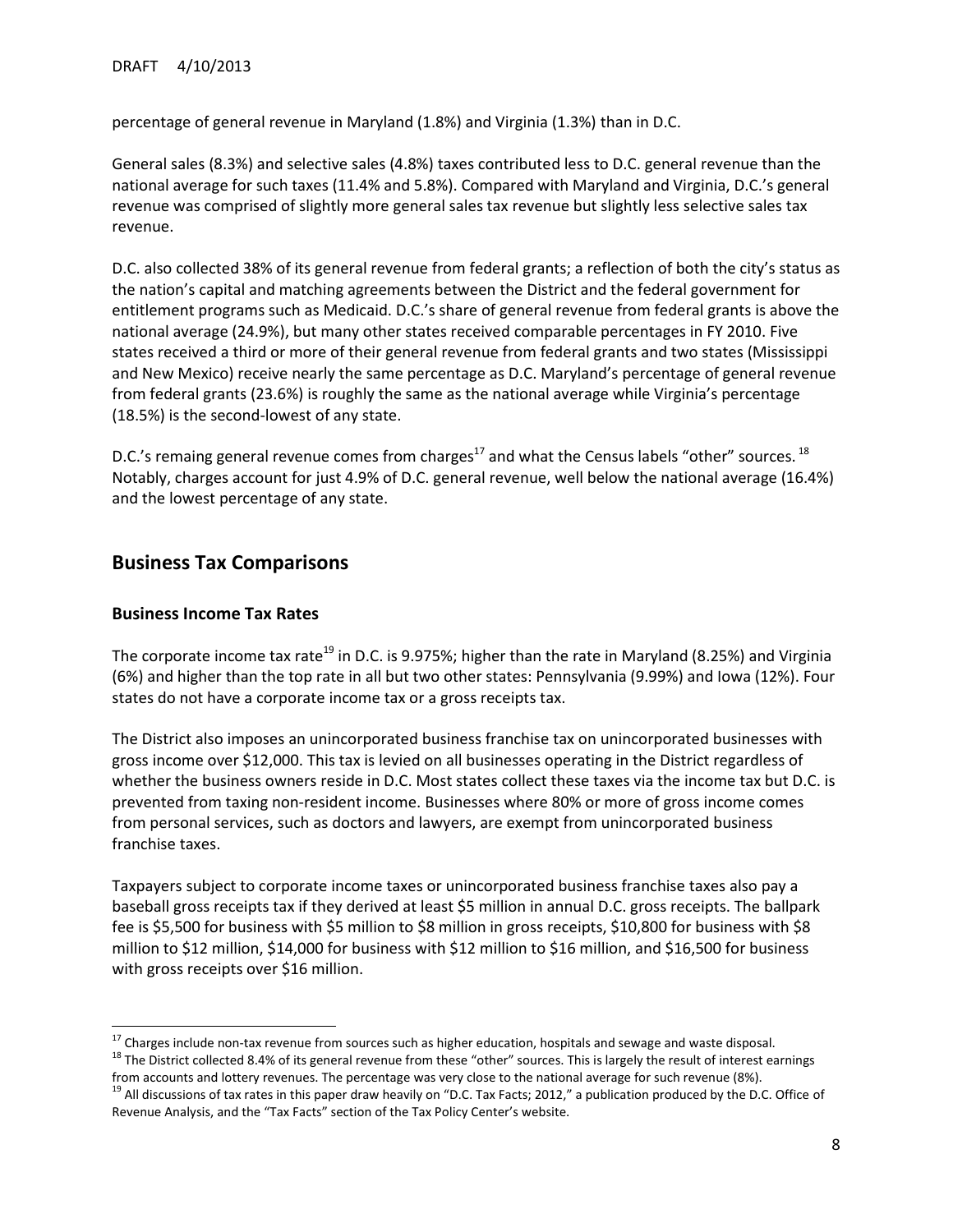For both the corporate income tax and the unincorporated business franchise tax the minimum tax payable —regardless of deductions and credits—is \$250. If D.C. gross receipts exceed \$1 million for a business then the minimum tax is \$1,000.

The District uses a three-factor formula (sales, property and payroll) with a double-weighted sales factor to determine a multi-state corporation's tax payment. Maryland and Virginia generally use this apportionment method as well, but each state also changes the formula for the benefit of specific industries.<sup>20</sup> As of 2010, 22 states use the double-weighted sales factor, five allow for greater than double-weighted sales and four used a signal-sales factor. Thirteen states use the traditional threefactor formula for their corporate income tax. $^{21}$ 

Unfortunately, there is little information about effective state corporate tax rates as the tax—with myriad deductions, credits and other tax expenditures—is notoriously difficult to calculate across types of business.<sup>22</sup> For example, most businesses in D.C. pay the minimum tax and not the statutory rate. The D.C. Office of Revenue Analysis (ORA) reports that in 2008 66.4% of corporate franchise taxpayers and 64.2% of unincorporated business taxpayers paid the minimum tax. $^{23}$ 

#### **Commercial Property Tax Rates**

 $\overline{\phantom{a}}$ 

The rate for commercial property in the District is split: the first \$3 million of assessed value is taxed at \$1.65 per \$100 and every dollar above that threshold is taxed at \$1.85 per \$100.<sup>24</sup> Both rates apply to 100% of a property's assessed value.

Commercial property tax rates<sup>25</sup> are also levied on 100% of a property's assessed value in Maryland and Virginia. The tax is imposed locally so different jurisdictions within each state have different rates, but in all neighboring jurisdictions the rate is lower than it is in D.C. In Maryland, for example, the rate per \$100 in Bethesda is \$1.224 and in Silver Spring it's \$1.429. In Virginia, the rate per \$100 is \$1.026 in Alexandria, \$1.008 in Crystal City and Rosslyn, and \$1.095 in Tysons and Reston. The commercial property tax rate is flat in all of the Maryland and Virginia jurisdictions listed above.

The DowntownDC Business Improvement District calculates that when other business office taxes<sup>26</sup> are included in the commercial rate D.C. still has the highest rate of any regional jurisdiction. With these taxes the District's rate rises to \$1.882 per \$100 for property assessed at more than \$3 million. In Maryland, the total rate per \$100 is \$1.269 in Bethesda and \$1.474 in Silver Spring. In Virginia, the total commercial rates per \$100 are: Alexandria, \$1.053; Crystal City, \$1.191; Rosslyn, \$1.224; Tysons, \$1.550; Reston, \$1.487.

<sup>&</sup>lt;sup>20</sup> "Revenue: Where D.C. Gets Its Money," D.C. Fiscal Policy Institute (Feb. 7, 2013).

<sup>&</sup>lt;sup>21</sup> "The Oxford Handbook of State and Local Government Finance," Oxford University Press (2012); p. 339.  $22$  Ibid, p. 333

<sup>&</sup>lt;sup>23</sup> "District of Columbia Data Book: Revenue and Economy," ORA (October 2010). In 2008 the minimum tax payment was \$100 for all corporate franchise taxpayers and unincorporated business taxpayers.

<sup>&</sup>lt;sup>24</sup> The District also has higher property tax rates for property classified as "vacant" or "blighted."

<sup>&</sup>lt;sup>25</sup> All commercial property tax rates are from DowntownDC Business Improvement District, March 2013.

<sup>&</sup>lt;sup>26</sup> Additional taxes include the Business Improvement Tax, the Stormwater Tax, the Transportation Tax and the Silver Line Special Assessment. These taxes are not levied in each jurisdiction. Calculations are from March 2013.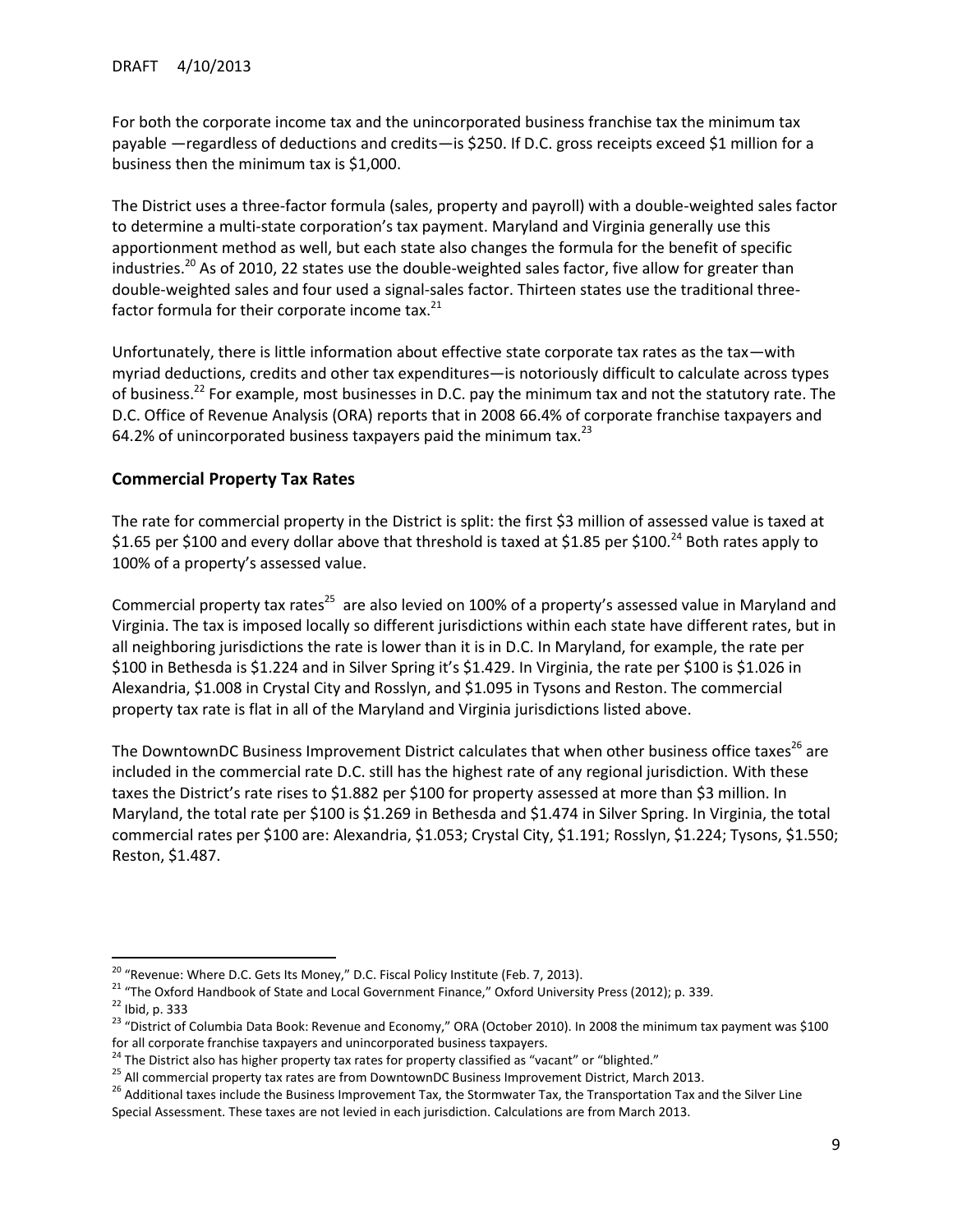# **D.C. Has a Classified Property Tax System: Commercial Property is Taxed at a Higher Effective Rate than Residential Property**

A Minnesota Taxpayers Association study<sup>27</sup> analyzes the effective tax rates (total tax divided by total value)<sup>28</sup> for both commercial and residential property for the 50 largest cities in the U.S. The report was released in April 2011 and draws on data from 2010.

The effective commercial property tax rate in D.C. for property valued at \$1 million is 1.306%. Among the 50 cities studied D.C. has the  $34<sup>th</sup>$  highest effective rate and is below the average of 1.849%. For commercial property valued at \$25 million the effective rate in D.C. is 1.986%. This ranks the District 22<sup>nd</sup> among the 50 cities and above the average of 1.874%. Unfortunately, none of the District's neighboring jurisdictions are among the 50 largest cities examined. The closest jurisdictions analyzed were Baltimore, Maryland and Virginia Beach, Virginia. For the commercial property valued at \$25 million, Baltimore's effective rate (2.722%) is above D.C.'s rate and among the highest rates calculated while Virginia Beach's effective rate (0.804%) is below D.C.'s rate and among the lowest rates calculated.

|                                                      | D.C.        | <b>U.S. Average</b> |
|------------------------------------------------------|-------------|---------------------|
| <b>Commercial-Residential "Classification Ratio"</b> | 2.447(10)   | 1.724               |
| <b>Effective Tax Rate: \$1 Million Property</b>      | 1.306% (34) | 1.849%              |
| <b>Effective Tax Rate: \$25 Million Property</b>     | 1.986% (22) | 1.874%              |

#### **Table 4: Effective Commercial Property Tax Rates**

Source: Minnesota Taxpayers Association Note: Rank in parentheses

The Minnesota study also calculates a "classification ratio," which is the ratio of the effective tax rate on \$1 million of commercial property to the effective tax rate on a median-value residential property,  $^{29}$  for the largest city in each state.<sup>30</sup> This ratio reflects "the degree to which homeowner property taxes are subsized by commercial property tax owners."<sup>31</sup> A ratio of 1.0 indicates that commercial and residential properties are taxed uniformly within a jurisdiction. A ratio above 1.0 reveals that the jurisdiction has a classified property tax system and that commercial property is taxed at a higher effective rate than residential property.

The District's ratio is 2.447, ranking  $10<sup>th</sup>$  highest among the 53 cities examined and above the national average of 1.724. Again, no regional jurisdictions were analyzed by the Minnesota study but it is worth noting that both Baltimore and Virginia Beach are among only four cities examined with a classification ratio of *less* than 1.0 (meaning the effective commercial tax rate is lower than the effective residential rate).

 $\overline{a}$ <sup>27</sup> "50-State Property Tax Comparison Study," Minnesota Taxpayers Association (April 2011).

<sup>&</sup>lt;sup>28</sup> The study uses a standard set of assumptions about a property's "true" market value and takes into account sales ratios, classifications rates and credits. For a full explanation of the study's methodology please see the full report, available online at [http://www.lincolninst.edu/subcenters/significant-features-property](http://www.lincolninst.edu/subcenters/significant-features-property-tax/upload/sources/ContentPages/documents/MTAdoc_NewCover.pdf)[tax/upload/sources/ContentPages/documents/MTAdoc\\_NewCover.pdf](http://www.lincolninst.edu/subcenters/significant-features-property-tax/upload/sources/ContentPages/documents/MTAdoc_NewCover.pdf)<br>29 The medium

The median value for a residential property in the District was \$331,900 in the study.

<sup>&</sup>lt;sup>30</sup> The study examined the largest city in each state and D.C. plus an additional city in Illinois and New York.

 $31$  p. 14.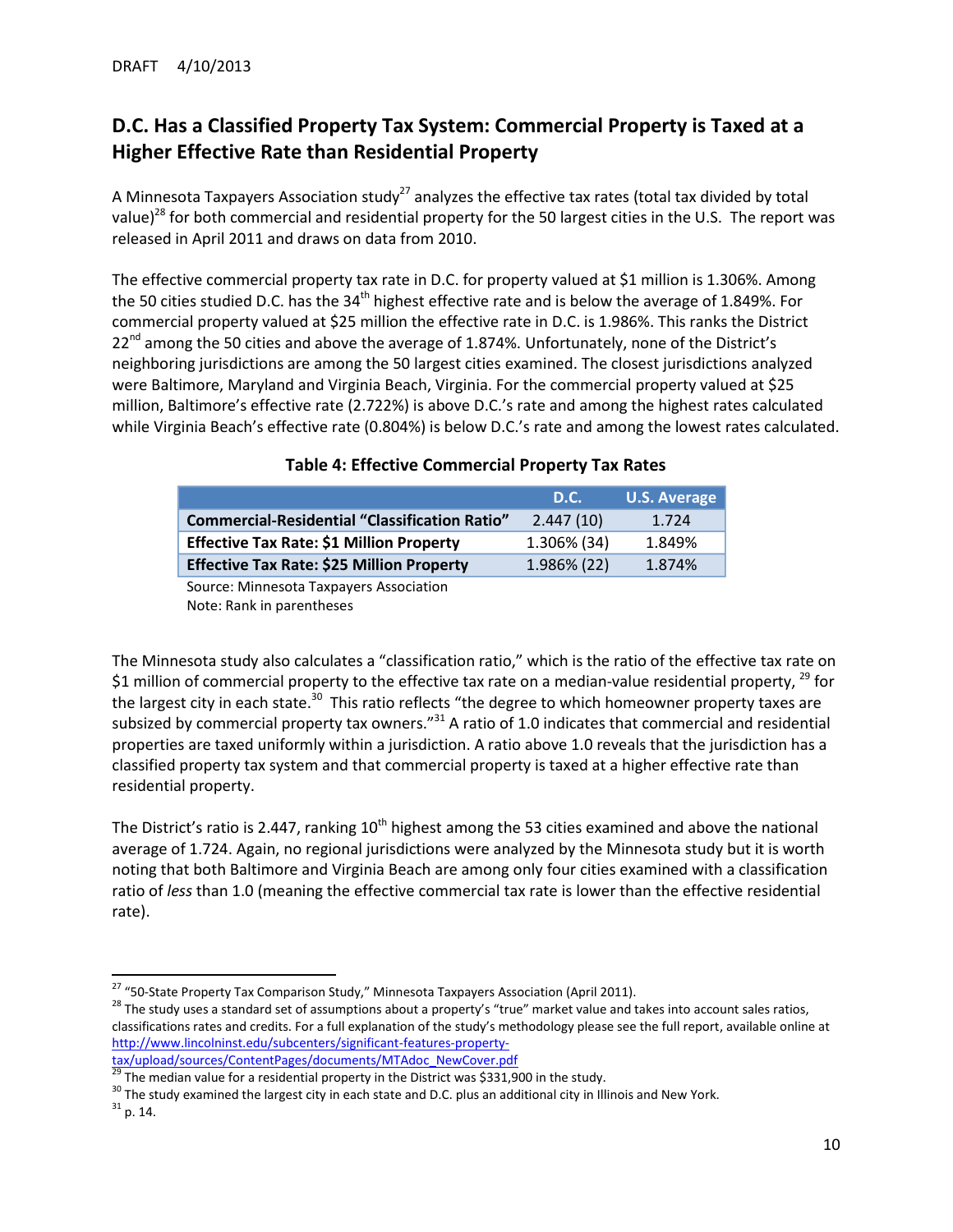# **Household Tax Comparisons**

#### **Residential Property Tax Rates**

Residential property in D.C. is taxed at \$0.85 per \$100 of assessed value. The rate applies to 100% of assessed value. The assessed value for each owner-occupied residence (including condominiums) which qualifies as homestead is reduced by a \$69,100 homestead deduction.

While all states have some form of residential property taxation, the rates and base vary widely, making comparisons difficult. Some jurisdictions<sup>32</sup> have very high property tax rates but apply that rate on only a fraction of a property's assessed value. For example, the city of Columbia, South Carolina taxes residential property at \$49.31 per \$100, but the tax applies to just 4% of the property's assessed value.<sup>33</sup> Other jurisdictions have far lower statutory rates but levy the tax on most or all of a property's assessed value. $34$ 

The residential property tax rates in the neighboring jurisdictions of Maryland and Virginia (also applied to 100% of assessed value) are universally higher than in D.C. In Maryland, depending on the specific locality, the rates per \$100 of assessed value in Montgomery County range from \$1.068 to \$1.641 and from \$1.431 to \$2.921 in Prince George's County. In Virginia, the rate per \$100 of assessed value in Arlington County is \$0.958 and in Fairfax County the rates range from \$1.096 to \$1.2131.<sup>35</sup>

#### **Income Tax Rates**

 $\overline{\phantom{a}}$ 

In D.C. there are four individual income tax brackets with rates increasing as income rises. A District resident pays a 4% tax on her first \$10,000 of income, 6% on income above that until \$40,000, 8.5% on income above that until \$350,000 and 8.95% on all income above \$350,000.

The number of income brackets varies across states, with seven states having just one bracket (a flat rate) and the state of Hawaii having the most brackets with 12. Maryland has eight income tax brackets and Virginia has four. The top state marginal income tax rate is currently in California where taxpayers pay a 13.3% tax on income above \$1 million. The lowest state income tax rate is the complete absence of an income tax in seven states.<sup>36</sup>

The top marginal state income tax rate in Maryland is 5.75% and applies to income above \$250,000 for individual filers and \$300,000 for joint returns.<sup>37</sup> Residents in Maryland (as in many other states) also pay local income taxes, however, making the combined rate higher. For example, both Montgomery County and Prince George's County residents pay an additional 3.2% local income tax on all income,

 $32$  For the most part property taxes are local taxes rather than state taxes.

<sup>&</sup>lt;sup>33</sup> "Tax Rates and Tax Burdens in the District of Columbia: A Nationwide Comparison," Office of Revenue Analysis

<sup>&</sup>lt;sup>34</sup> Individual jurisdictions also impose specific limits and restriction on how a property's value is assessed; this also significantly effects the ultimate property tax payment.

<sup>&</sup>lt;sup>35</sup> All rates for Maryland and Virginia come from the D.C. Fiscal Policy Institute, "Revenue: Where D.C. Gets Its Money," (Feb. 7, 2013).

 $36$  Two additional states limit the income tax to dividends and interest income only. All these numbers are just for state income tax rates and do not include local income taxes.

<sup>&</sup>lt;sup>37</sup> Individuals filing as the head of household and qualifying widows and widowers are also included in this group. In Maryland individual filers and joint filers have different income tax brackets.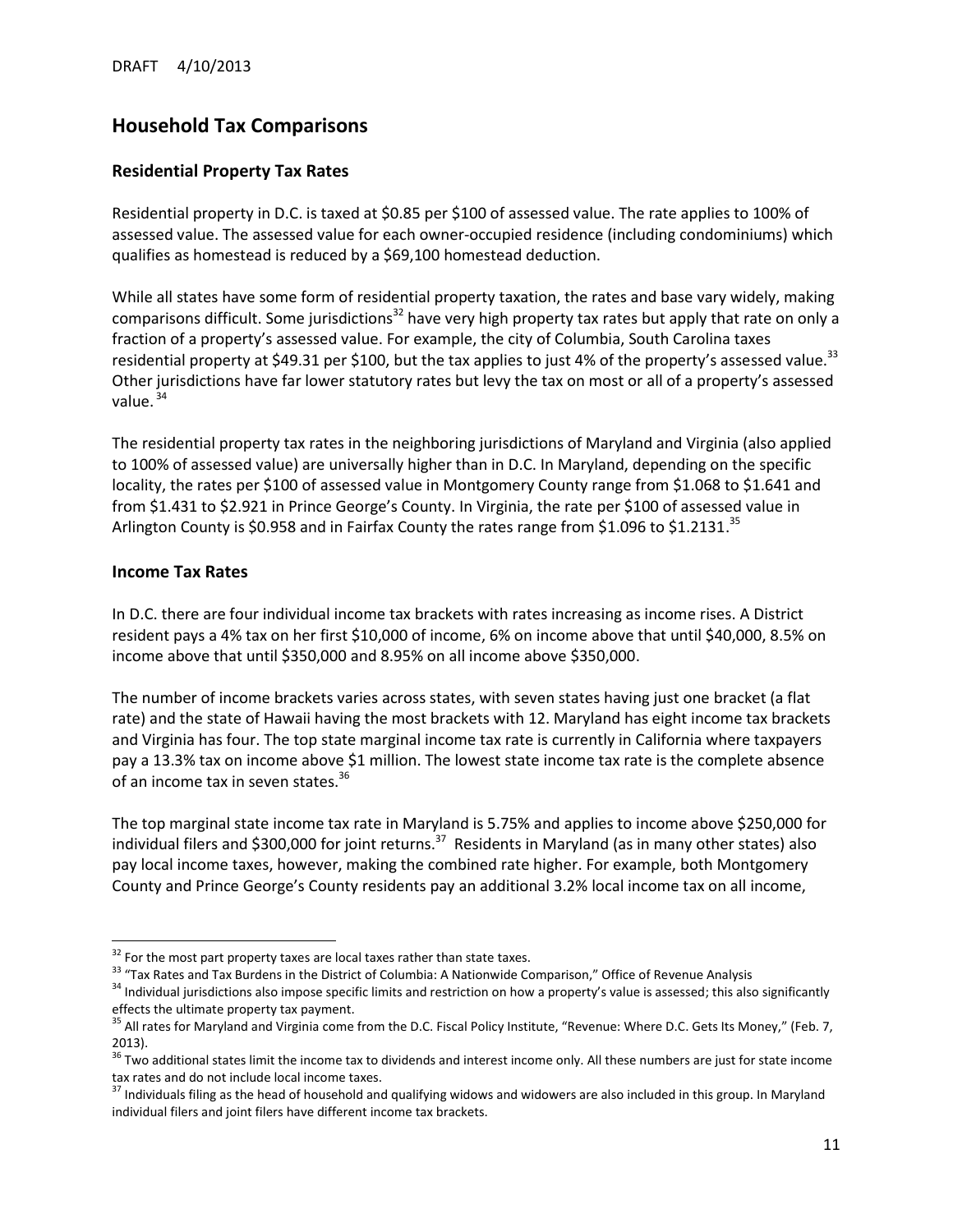creating a combined top rate of 8.95%. In Virginia the top state marginal income tax rate is 5.75% and it applies to income over \$17,000.There are no local income taxes in Virginia.

#### **Sales Tax Rates**

The retail sales tax in D.C. is 6% for tangible personal property and selected services. A higher sales tax applies to certain purchases such as restaurant meals (10%), transient accommodations (14.5%) and private parking (18%). Five states do not levy a state sales tax while the highest statutory state sales tax rate is 7.5% in California. Many states also have local sales taxes and according to the Tax Foundation the highest combined state and local sales tax rate is 9.44% in Tennessee. In Maryland the retail sales tax is 6%; there are no local sales taxes in the state. The current sales tax rate in Virginia is 5% but on July 1, 2013 the state's rate will increase to 5.3%. At that date an additional 0.7% rate will also apply to transactions in Northern Virginia, bringing the total sales tax rate in those jurisdictions to 6%.

## **Typical D.C. Family Tax Burden: Average for a Large City; Lowest in the Region**

Both the D.C. Office of Revenue Analysis (ORA), an office within the Office of the Chief Financial Officer, and the D.C. Fiscal Policy Institute (DCFPI), a District-based public finance research organization, analyze how the tax burden of hypothetical D.C. families (with a hypothetical income, a hypothetical home, etc.) compares with the tax burden of similar families residing in other jurisdictions. The organizations use different methodologies<sup>38</sup> to calculate tax burdens but both reach similar conclusions about D.C. taxes. A national analysis by ORA reports that, when compared with families in other large cities,<sup>39</sup> D.C. families—at low, middle and high levels of income—have an average tax burden, and both ORA and DCFPI conclude that most D.C. families would pay more in taxes if they moved to a neighboring jurisdiction in Maryland or Virginia.

The ORA national analysis<sup>40</sup> examines a three-person family (two wage-earning spouses and one schoolage child) at five levels of gross family income. At every level of income the D.C. family's tax payment is close to the national average and roughly in the middle of the 51 cities studied.

All the D.C. families with \$50,000 of income or more—families assumed to own a home—have property tax payments below the national average. $^{41}$  The families with \$100,000 of income or less also have a below-average income tax payment. The District family earning \$150,000 has an income tax payment above the national average, but the income tax burden in D.C. is in the lower-half of the cities examined.

 $\overline{a}$ 

<sup>&</sup>lt;sup>38</sup> Please see the full reports for a detailed description methodology. Both organizations post their studies online. ORA: [http://cfo.dc.gov/page/tax-burdens-comparison;](http://cfo.dc.gov/page/tax-burdens-comparison) DCFPI: [http://www.dcfpi.org/taxes-on-dc-families-remain-lowest-in-the](http://www.dcfpi.org/taxes-on-dc-families-remain-lowest-in-the-region)[region.](http://www.dcfpi.org/taxes-on-dc-families-remain-lowest-in-the-region) 

 $\overline{\overline{\text{39}}\text{ OR}}$  examined the largest city in each state.

<sup>40</sup> "Tax Rates and Tax Burdens in the District of Columbia – A National Comparison," Office of Revenue Analysis (September 2012).

 $41$  The family earning \$25,000 is assumed to rent and pay property taxes as a share of rent.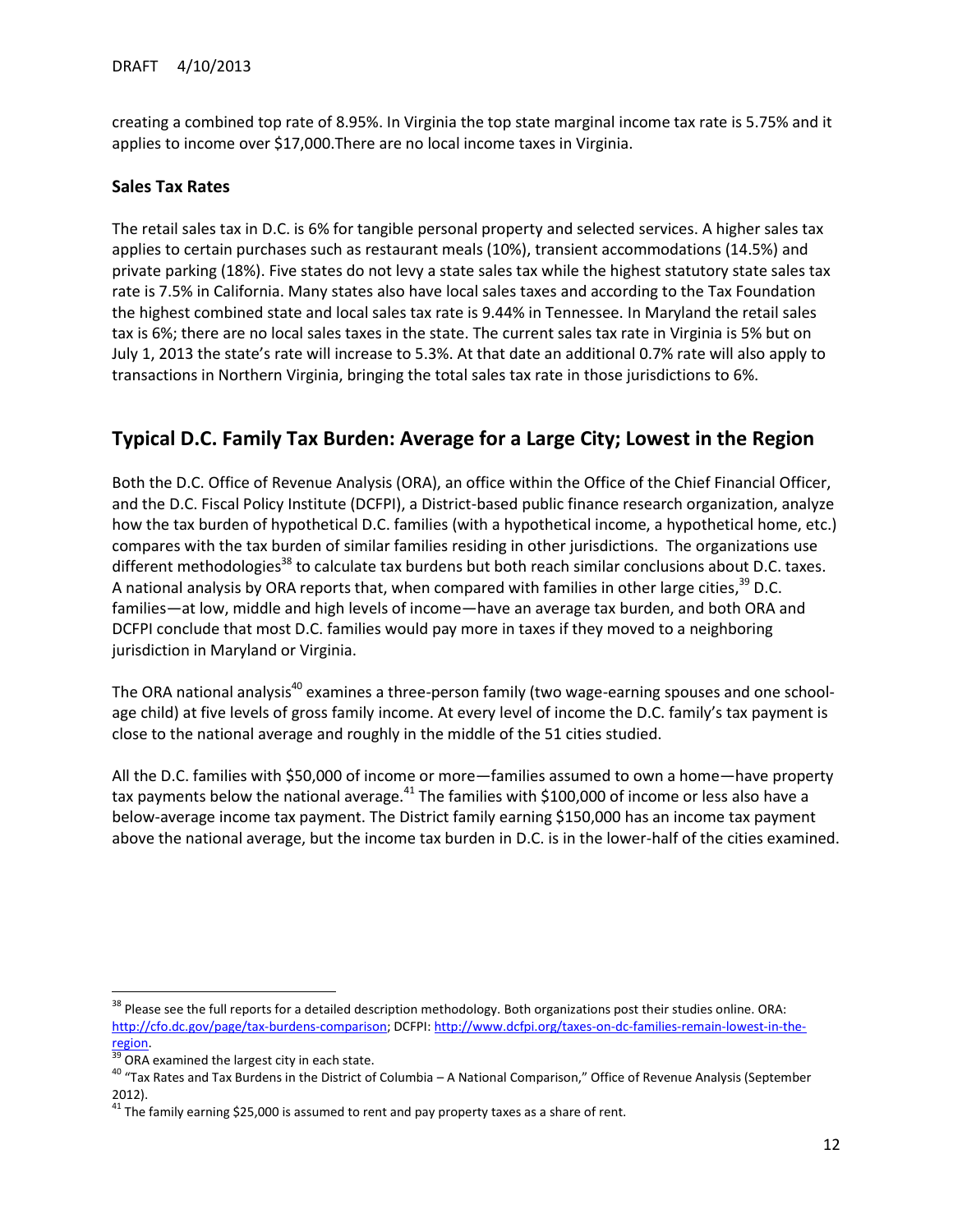|                                                                                        | \$25,000 | \$50,000 | \$75.000 | \$100,000 | \$150.000 |
|----------------------------------------------------------------------------------------|----------|----------|----------|-----------|-----------|
| District of Columbia \$2,847 (30) \$4,637 (27) \$6,684 (29) \$8,389 (32) \$13,157 (28) |          |          |          |           |           |
| U.S. Average                                                                           | \$3.065  | S4.971   | S7.041   | S8.719    | \$12,831  |

#### **Table 5: Estimated Payment of Major State & Local Taxes For a Hypothetical Family of Three, 2011**

Source: ORA

\*Rank in parenthesis; 51 cities examined

In the regional studies,<sup>42</sup> ORA<sup>43</sup> examines the same three-person families while DCFPI<sup>44</sup> calculates the tax burden for four different family types at three levels of income.<sup>45</sup> ORA finds that families living in D.C. have a lower tax burden than families living in neighboring jurisdictions at every level of income analyzed. In the DCFPI analysis, of the 12 hypothetical families studied nine find the lowest total tax burden in the District. In both studies, D.C. families at all levels of income have a lower tax burden than the Maryland families.

| <b>Income</b>               | \$25,000 | \$50,000 | \$75,000 | \$100,000 | \$150,000 |
|-----------------------------|----------|----------|----------|-----------|-----------|
| <b>District of Columbia</b> | \$2,847  | \$4,637  | \$6,684  | \$8,389   | \$13,157  |
| Alexandria, VA              | \$2,953  | \$5,661  | \$7,877  | \$9,425   | \$13,471  |
| Arlington, VA               | \$3,025  | \$5,632  | \$7,996  | \$9,502   | \$13,873  |
| Fairfax, VA                 | \$2,863  | \$5,780  | \$7,918  | \$9,468   | \$13,381  |
| Montgomery, MD              | \$2,874  | \$5,458  | \$7,975  | \$10,073  | \$14,827  |
| <b>Prince George's, MD</b>  | \$2,866  | \$6,227  | \$8,818  | \$10,931  | \$15,746  |

**Table 6: Major State & Local Tax Burdens for a Family of Three, 2011**

Source: ORA

l

District families—at all levels of income—pay less than Maryland families in both property and income taxes. In contrast, Virginia families with middle and high income pay less than D.C. families in income taxes. But the District's substantially lower property tax payments<sup>46</sup> overwhelm this income tax gap for most families, giving the D.C. families the lower total tax burden.

<sup>&</sup>lt;sup>42</sup> DCFPI examined household taxes in Arlington County and Fairfax County, Virginia and Montgomery County and Prince George's County, Maryland. ORA studied these same jurisdictions plus Alexandria, Virginia.

<sup>43 &</sup>quot;Tax Rates and Tax Burdens: Washington Metropolitan Area," Office of Revenue Analysis (September 2012).

<sup>&</sup>lt;sup>44</sup> Gajdeczka, Aleksandra, "Taxes on D.C. Families Remain Lowest in the Region," D.C. Fiscal Policy Institute (February 2011). <sup>45</sup> DCFPI studied two families headed by a single adult (with two children and with no children) and two families headed by a married couple (with two children and without children). The income levels studied were \$50,000, \$100,000 and \$200,000.

<sup>&</sup>lt;sup>46</sup> Notably, the DCFPI study separates the Virginia property tax on cars from the tax on residential property, which highlights the effect of Virginia's car tax on its overall tax burdens. For example, a family residing in Arlington with two married adults and two children pays roughly \$2,500 less in income taxes than the same family residing in D.C. But the Arlington family pays \$1,400 more than the D.C. family in residential property taxes and an additional \$2,148 in property taxes on their (assumed) two cars. The result is a lower tax burden for the family living in D.C. In contrast, a one-adult family with two children in Arlington earning \$200,000—assumed to only have one car and a car tax payment of \$1,396—has a lower tax total burden in Arlington than the family residing in the District.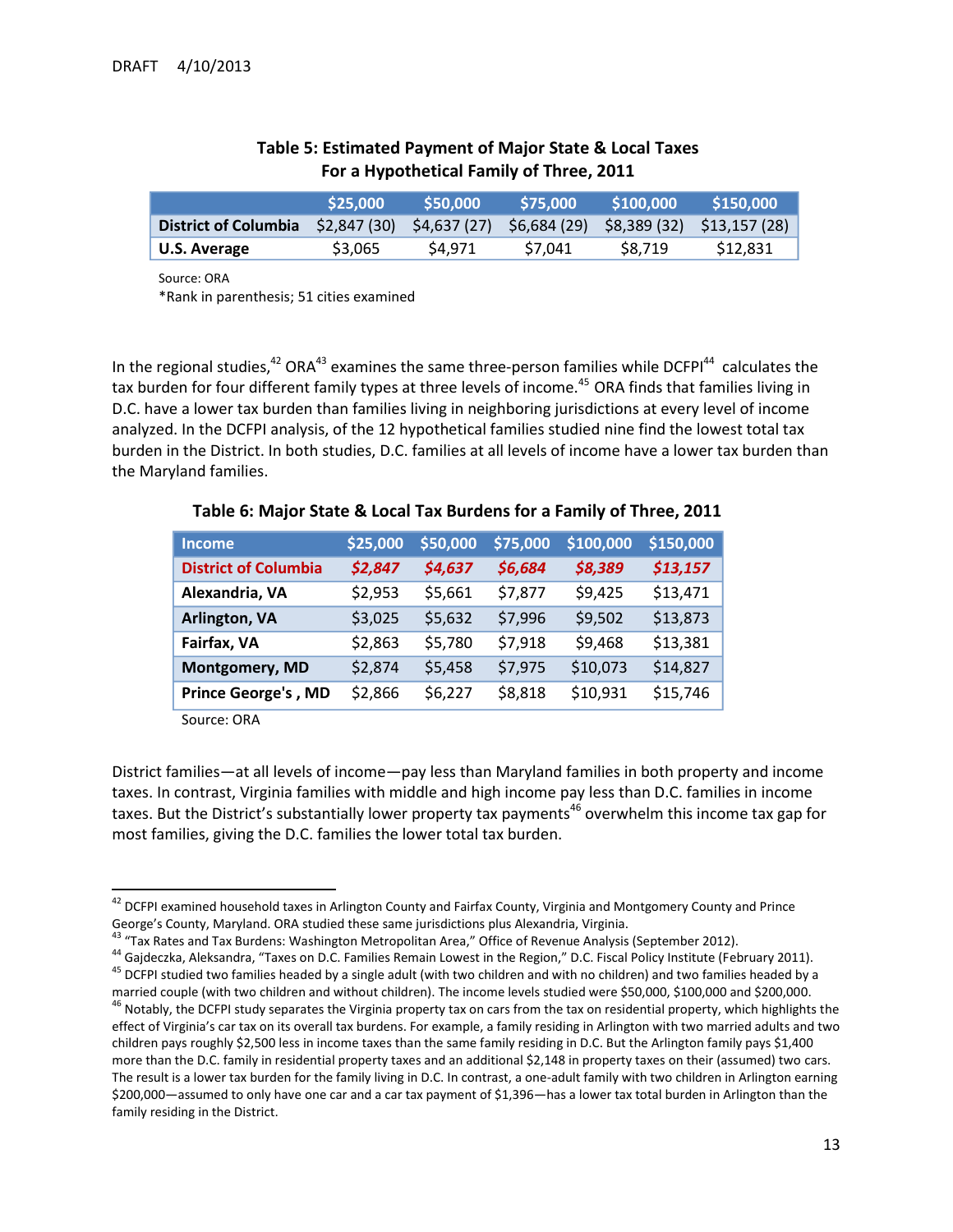# **D.C's Tax Distribution is "Close-to-Flat"**

The Institute on Taxation and Economic Policy (ITEP)<sup>47</sup>, a non-partisan research organization, examines household taxes by calculating the share of income paid in state and local taxes by different income groups.<sup>48</sup> ITEP concludes that "nearly every state and local tax system takes a much greater share of income from middle- and low-income families than from the wealthy"<sup>49</sup> and that therefore most tax systems are regressive.

In fact, in a national average, families in the lowest income quintile pay 11.1% of income in state and local taxes, the highest share of any income group. Each successive income group pays a smaller share of their income in state and local taxes, with families in the middle 20% paying 9.4% and the top 1% of earners paying 5.6%.



# Figure 2: Share of National Family Income For Non-**Elderly Taxpayers Paid to State & Local Taxes**

The District, however, is cited by ITEP as one of the "least regressive" states, having a "close-to-flat tax system overall."<sup>50</sup> The lowest 20% in D.C. pay only 6.6% of their income in District taxes while the middle quintile pays 11%. But families in groups above the middle quintile see their D.C. tax burden *decline* as income increases—mirroring the national regressive trend. In fact, D.C. families in the middle 20% pay the highest share of income in D.C. taxes of any income group. The top 1% of D.C. families pay 6.3% of income in District taxes.

<sup>48</sup> ITEP uses a microsimluation model that calculates revenue yield and incidence, by income group, of federal, state and local taxes. The model is comprised of five areas: the personal income tax model (including special rates for capital gains, exclusions of various income, deductions, credits, etc.); the consumption tax model (including more than 250 base items); the property tax model (both residential and business); the corporate income tax model; and the local taxes (an aggregation of statewide revenue). It uses income data from 2010 and tax laws as of Jan. 2, 2013. For more information on the study's methodology, please see the full report. Available online at[: http://www.itep.org/whopays/](http://www.itep.org/whopays/)

 $\overline{\phantom{a}}$ <sup>47</sup> ITEP produced a distribution analysis for the 1998 Tax Revision Commission, comparing District's current tax distribution against what would occur if the Commission's proposed changes were enacted.

 $49$  p. 2.

 $50$  p. 5.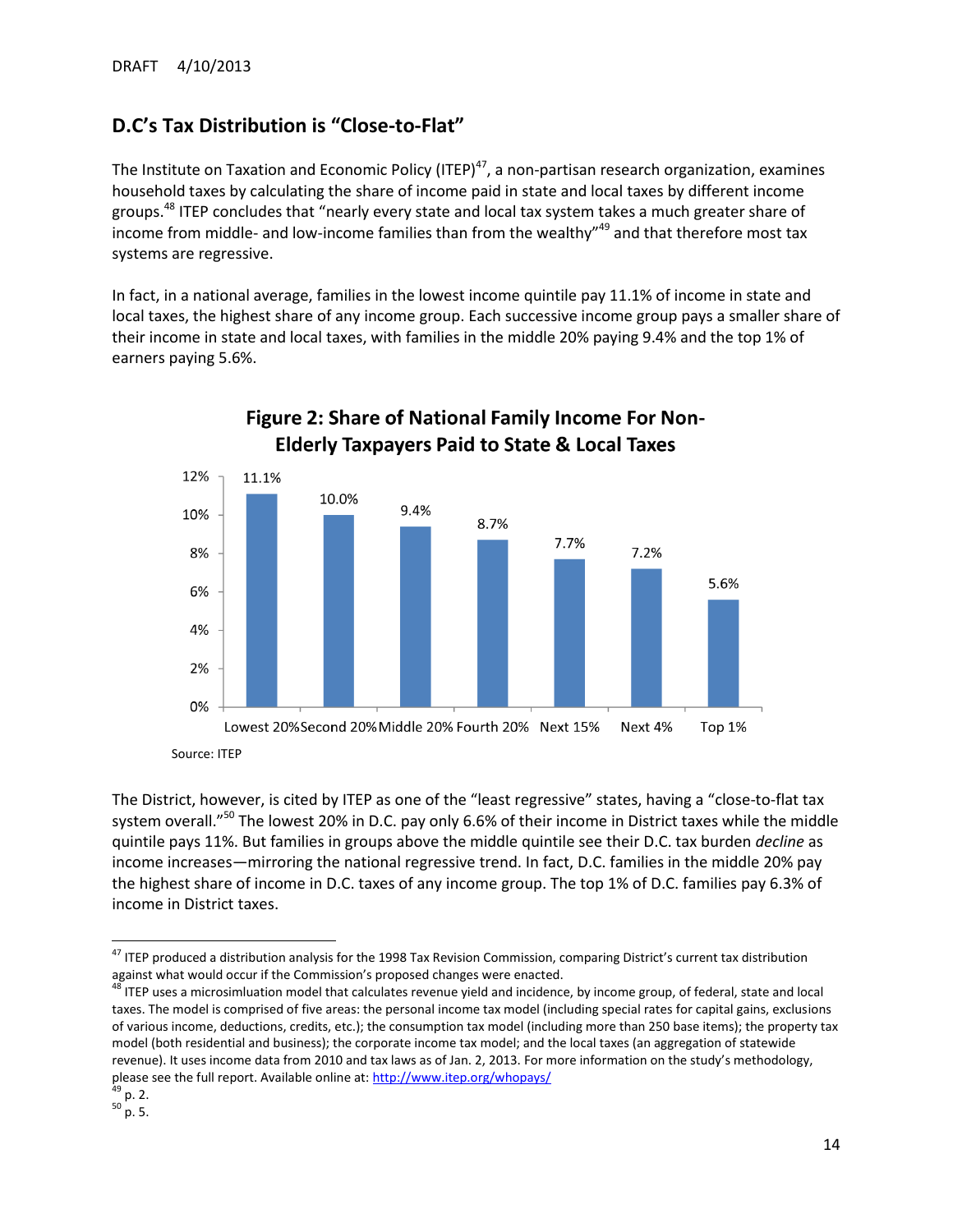

District taxes are somewhat flat in part because the income tax in D.C. is highly progressive.<sup>51</sup> Notably, the lowest 20% of income earners in D.C. have a *negative* 2.7% income tax burden, meaning this group receives net refunds from the city's income tax system.<sup>52</sup> Succeeding income groups pay a higher share of income in income taxes, with the top 1% paying the highest share (6%). Sales and excise taxes, and to a lesser extent property taxes, are regressive in the District.



Figure 4: Share of Non-Elderly D.C. Family Income **Paid to Specific D.C. Taxes** 

l

<sup>&</sup>lt;sup>51</sup> ITEP specifically credits the District's less regressive tax system in part to the city's generous refundable Earned Income Tax Credit (EITC), its progressive income tax rates and its limited tax breaks for high-income earners.

<sup>&</sup>lt;sup>52</sup> A result of the city's refundable EITC.